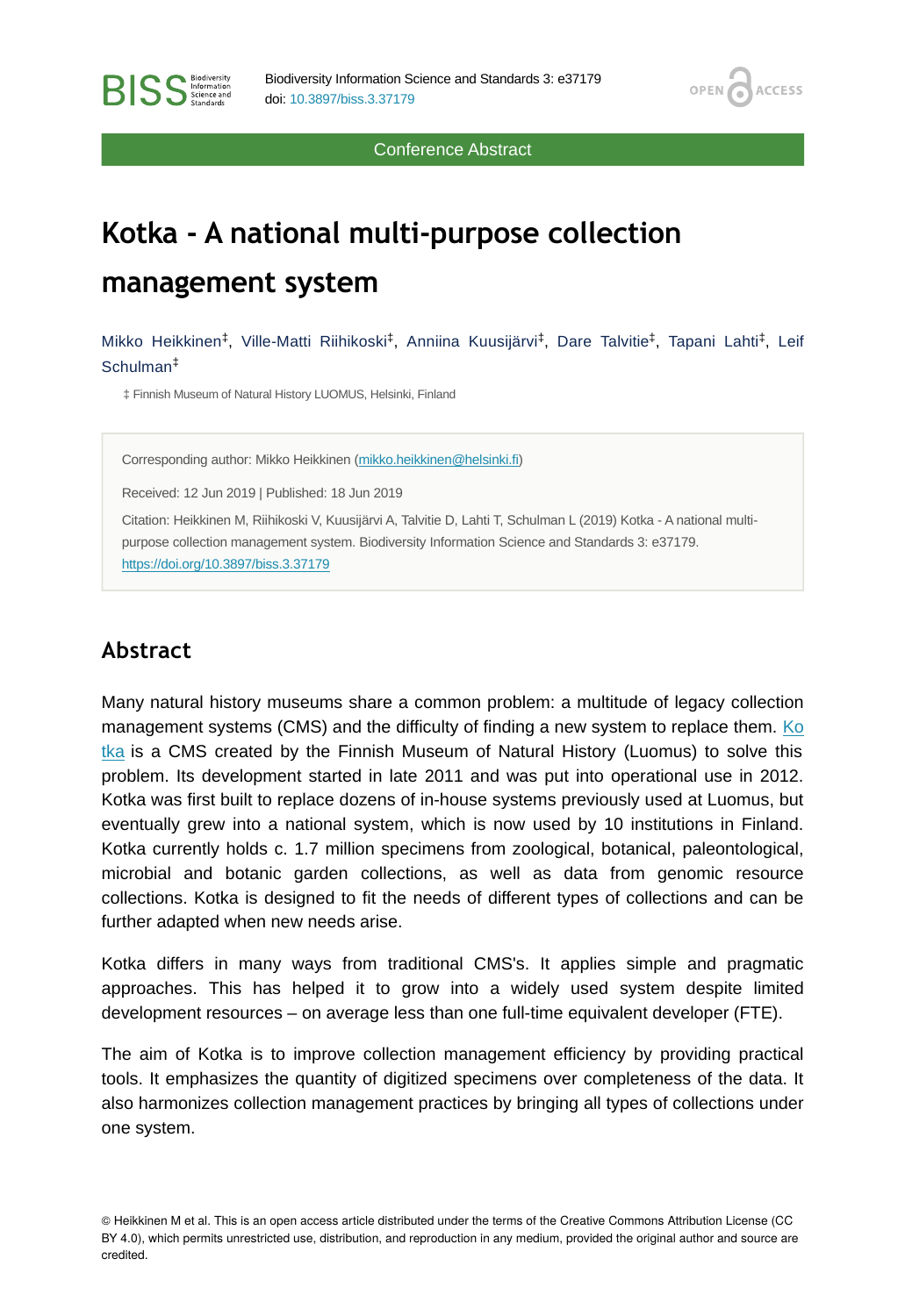Kotka stores data mostly in a denormalized free text format using a triplestore and a simple hierarchical data model (Fig. 1). This allows greater flexibility of use and faster development compared to a normalized relational database. New data fields and structures can easily be added as needs arise. Kotka does some data validation, but quality control is seen as a continuous process and is mostly done after the data has been recorded into the system. The data model is loosely based on the ABCD (Access to Biological Collection Data) standard, but has been adapted to support practical needs.



#### Figure 1.

Specimen data model used by Kotka. Every specimen can have any number of subspecimens (e.g. insects in a jar), and each of them any number of identifications, type information and preparations (morphological preparations, DNA extracts, tissue samples or such).

Kotka is a web application and data can be entered, edited, searched and exported through a browser-based user interface. However, most users prefer to enter new data in customizable MS-Excel templates, which support the hierarchical data model, and upload these to Kotka. Batch updates can also be done using Excel. Kotka stores all revisions of the data to avoid any data loss due to technical or human error.

Kotka also supports designing and printing specimen labels, annotations by external users, as well as handling accessions, loan transactions, and the [Nagoya protocol.](https://www.cbd.int/abs/about/) Taxonomy